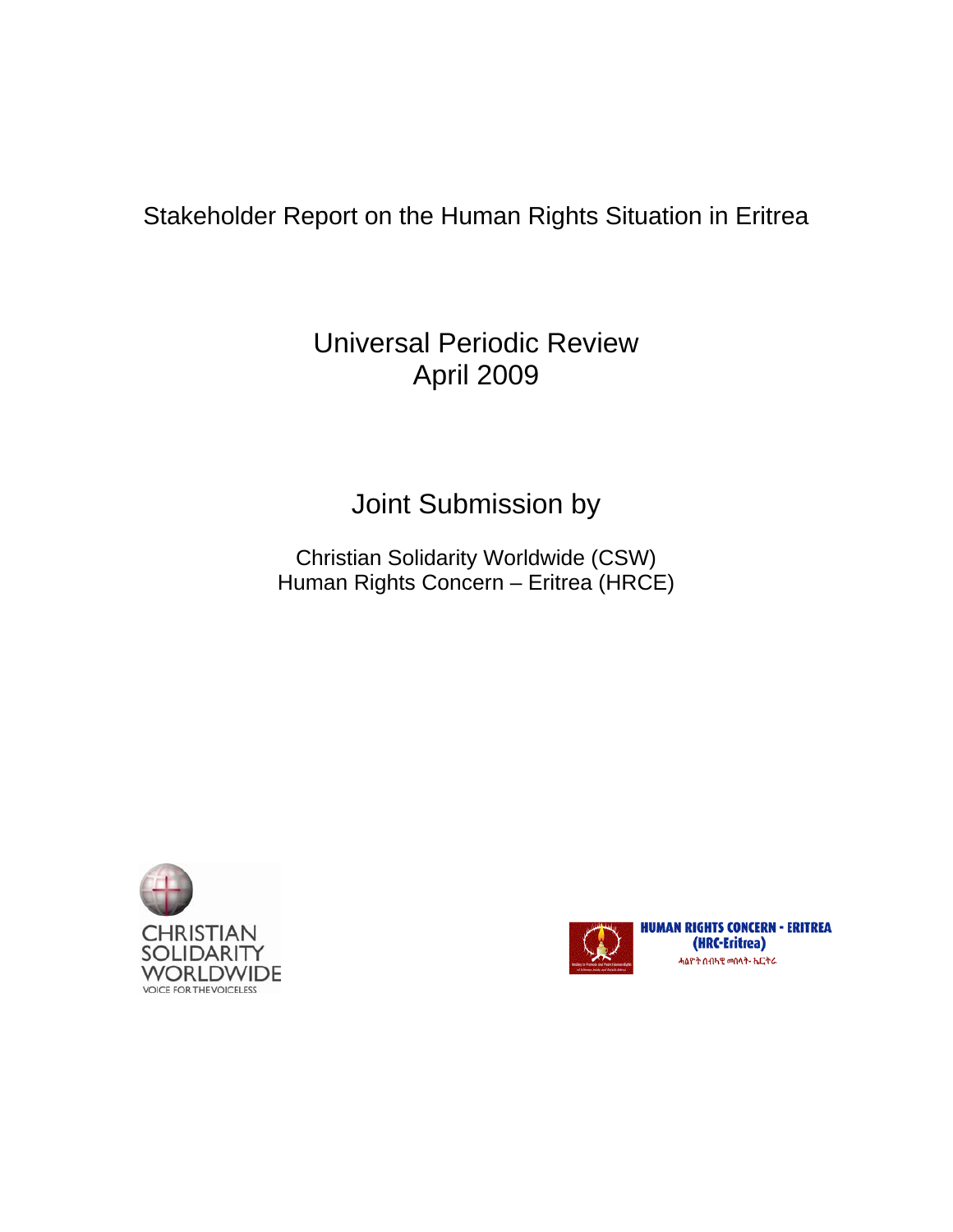## **The Political Climate**

- 1. Since independence in May 1993, Eritrea has been ruled by the Peoples Front for Justice and Democracy party (PFDJ), a provisional government, led by President Isaias Afewerki. Although in 1994 the government of Eritrea declared that within a four-year transition period it would draft and ratify a constitution, prepare a law on political parties and carry out elections for a constitutional government, to date, no elections are ever conducted and no opposition parties are allowed. The party has not even held its own congress since 1994, and the succeeding years have been marked by increasing repression as the government has aimed at no less than the absolute control of every aspect of its people's lives. This control is systematic, exhaustive, pervasive, relentless and ruthless, and has included defamation of character, intimidation, blackmail, isolation, indoctrination, exile, hard labour, imprisonment, torture, "disappearance", execution, and massacres.
- 2. Signs of looming authoritarianism were detectable soon after liberation in 1991. From an early stage, the government took harsh measures to silence peaceful critics through defamation, arbitrary and unlawful detention and extrajudicial killings. Bitweded Abraha, deputy administrator of the major port and an army general by rank, has been in solitary confinement in one of the country's most notorious prisons for over 17 years for criticizing government policies. In 1993, hundreds of former fighters who had peacefully protested against a number of political, social and economic policies were rounded up, imprisoned, tortured and sentenced without due legal process. Some still languish in prison.
- 3. A tragic border conflict between Eritrea and Ethiopia flared in May of 1998. This provided the "national security" excuse the government needed to impose and extend its authoritarian grip indefinitely. The Eritrean constitution, drafted and ratified by the National Assembly in 1997, was put on hold and all its rights set aside; national elections scheduled for 2001 were postponed indefinitely; the National Assembly, comprising of 75 members of the ruling party members and 75 additional popularly elected members, was effectively nullified. In short, every constitutional freedom has now been abrogated. A group of high ranking officials known as G-15, that included parliamentarians, cabinet ministers, generals and ambassadors, was detained on 18 September 2001 for demanding the implementation of the constitution and political reform. They languish in prison to this day, and so far four are confirmed to have died. Eritrea has become a country governed by random verbal decrees emanating from the Presidential office.

#### **Prison and Prison Conditions**

4. There are currently around 20,000 Eritreans detained without trial in the more than 300 prison sites throughout the country. Besides the make-shift prisons created in every sizable military facility, there are hundreds more conventional ones. Many are housed in underground dungeons, overcrowded sitting-room-only cells, narrow and low-roofed cubicles and metal shipping containers. Conditions in prison are appalling; prisoners are humiliated and subjected to inhuman and degrading treatment. Thousands have also been abducted and disappeared into the system by the government security apparatus. Extrajudicial, summary and arbitrary executions are extremely common. Prisoners are also routinely tortured. Brutal beatings, innovative and cruel ways of tying up prisoners for extended periods, electric shocks, genital torture, rape and sex slavery and hard labour are common. Deprivations of sleep, food, water, clothing, medicine, sanitary essentials, company and visitation are routine. Many have died due to these appalling conditions.

#### **Freedom of the Press**

5. For a time Eritrea's independent media flourished in the hands of innovative editors and creative writers in the immediate post-independence era. This hiatus ended in mid-September of 2001, when the government closed down all independent media outlets, imprisoning at least 15 journalists, the majority of whom remain in incommunicado detention in secret locations to this day. Amongst them is Dawit Isaak, a Swedish-Eritrean journalist, who is currently reported to be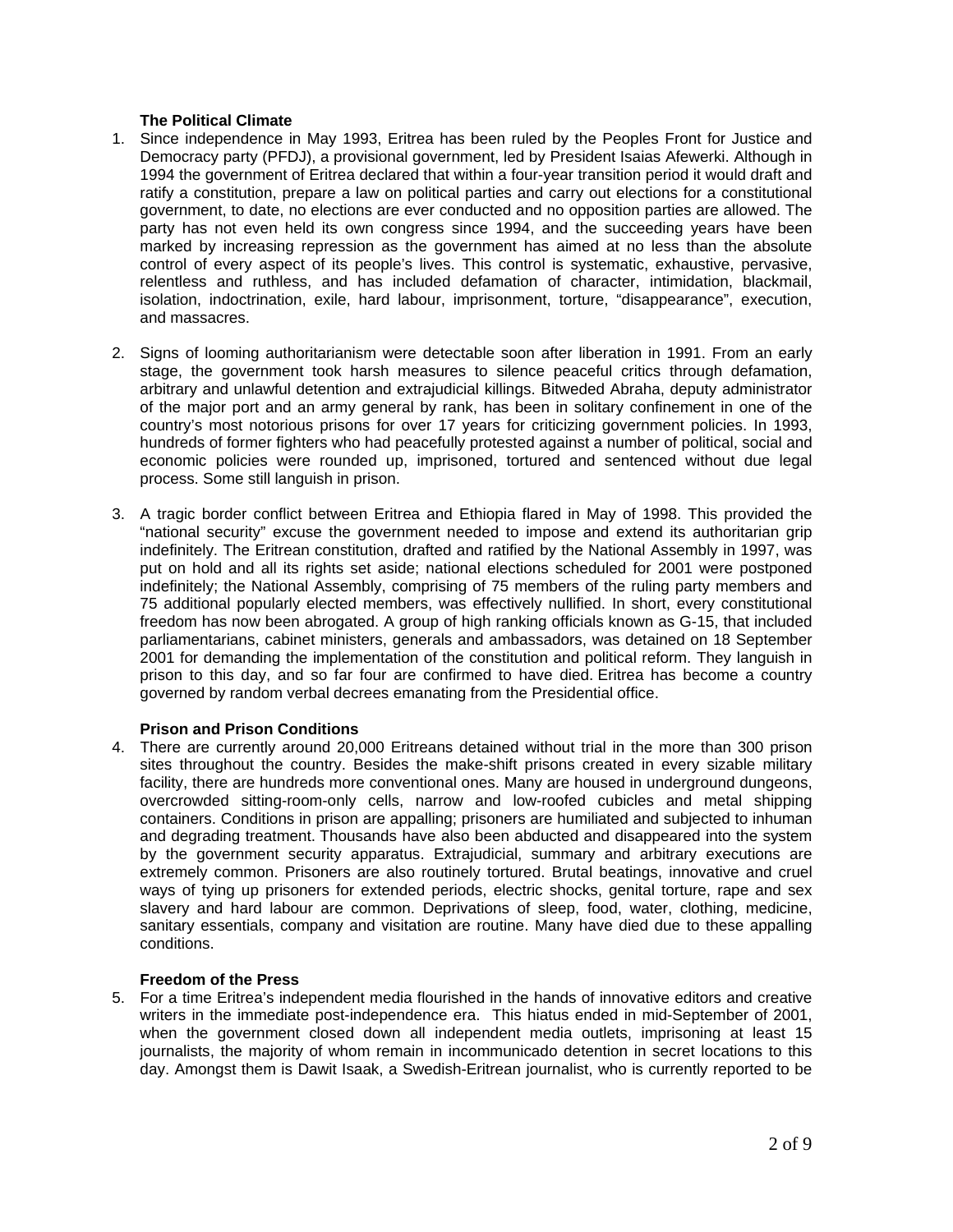receiving treatment in the air force hospital in Asmara for serious health issues.<sup>1</sup> At least four detained journalists are reported to have died and been secretly buried. Perhaps the most prominent is Fessehaye (Joshua) Yohannes, playwright, renowned liberation fighter and founding editor of the popular weekly paper. In January 2007 credible sources confirmed that he had died in a military prison. He had been tortured on several occasions after his arrest in 2001 and, as a result, one of his arms was paralysed and he had been walking with difficulty for several years. During one bout of torture, his fingernails were allegedly deliberately ripped out.<sup>2</sup>

- 6. In 2007, and without explanation, the government began to arrest journalists from state-owned media, some of whom were tortured. Most recently on 22 February 2009, a raid was ordered on the premises of Radio Bana, a small station in the capital city that transmitted educational programmes under the supervision of the Ministry of Education. The entire staff of around 50 people was detained in Dobozito detention centre. Some were subsequently released; several others remain in custody. Those still held were reported to include a heavily pregnant woman, well into her third trimester. As is usual, the government has proffered no explanation for the arrests, neither has it charged those detained with any offence.<sup>3</sup> In separate incidents, Isaac Abraham, a journalist on public Eri TV, Girmay Abraham, a journalist on radio Dimtsi Hafash, Mulubrhan Habtegebriel, a journalist, writer and translator, and Meles Negusse, a young writer and poet, were also detained and are currently being held in an unknown location.<sup>4</sup>
- 7. Eritrea now ranks alongside North Korea as one of the worst international violators of press freedom. In a report by International Research and Exchanges Board (IREX) that investigated the sustainability of media in 37 Sub-Saharan countries, Eritrea came last. In a devastating comment on press freedom in Eritrea, IREX made mention of the fact that while its Index of Media Sustainability (MSI) had been used to measure the degree of repression in such countries as Uzbekistan, Libya and Iran, "Eritrea presented the first case where absolutely no private media exists. Some of the panellists expressed doubt that the MSI would do justice to the dire situation in Eritrea. One wrote that the MSI methodology is not '…tailor-made to media in totalitarian states like Eritrea and North Korea. These deserve categories by themselves."<sup>5</sup>

#### **Judicial System**

- 8. Although the judicial system may initially appear to be operating independently, its independence is very limited. For instance, in 1996, Special Courts were set up to deal with "high level" corruption cases. The Special Courts issue directives to other courts regarding administrative matters, although their domain is meant to be restricted to criminal cases involving capital offences, theft, embezzlement, and corruption. Their judges and military officers are directly appointed by the president. They have no legal training or experience and are not requested to adhere to any legal process. They also have the power to overturn the decision of other courts and defendants have neither legal representation nor the right of appeal.
- 9. Ever since the detention of the G-15, "national security" has been used to excuse detention without due process, and regular courts are simply bypassed in the most important cases. In 2001, the Chief Justice of Eritrea's High Court Mr. Teame Beyene was dismissed for criticizing the President's direct interference in the judicial system, and for setting up Special Courts.

 $\overline{1}$ 

<sup>1</sup> Reporters Without Borders (RSF)

<sup>&</sup>lt;sup>2</sup> "Sources say writer Fessehaye "Joshua" Yohannes has died in detention", Press Release, RSF, 8 February 2007

 $3$  More names of the silenced surfaces – Unborn baby among the detained, www.Assena.com, 3 March 2009

<sup>&</sup>lt;sup>4</sup> "Plea to EU to suspend development aid in light of fresh crackdown on journalists", Press Release (RSF), 6 March 2009<br><sup>5</sup> IDEX Media

IREX Media Sustainability Index (MSI) Africa: Executive Summary, 2007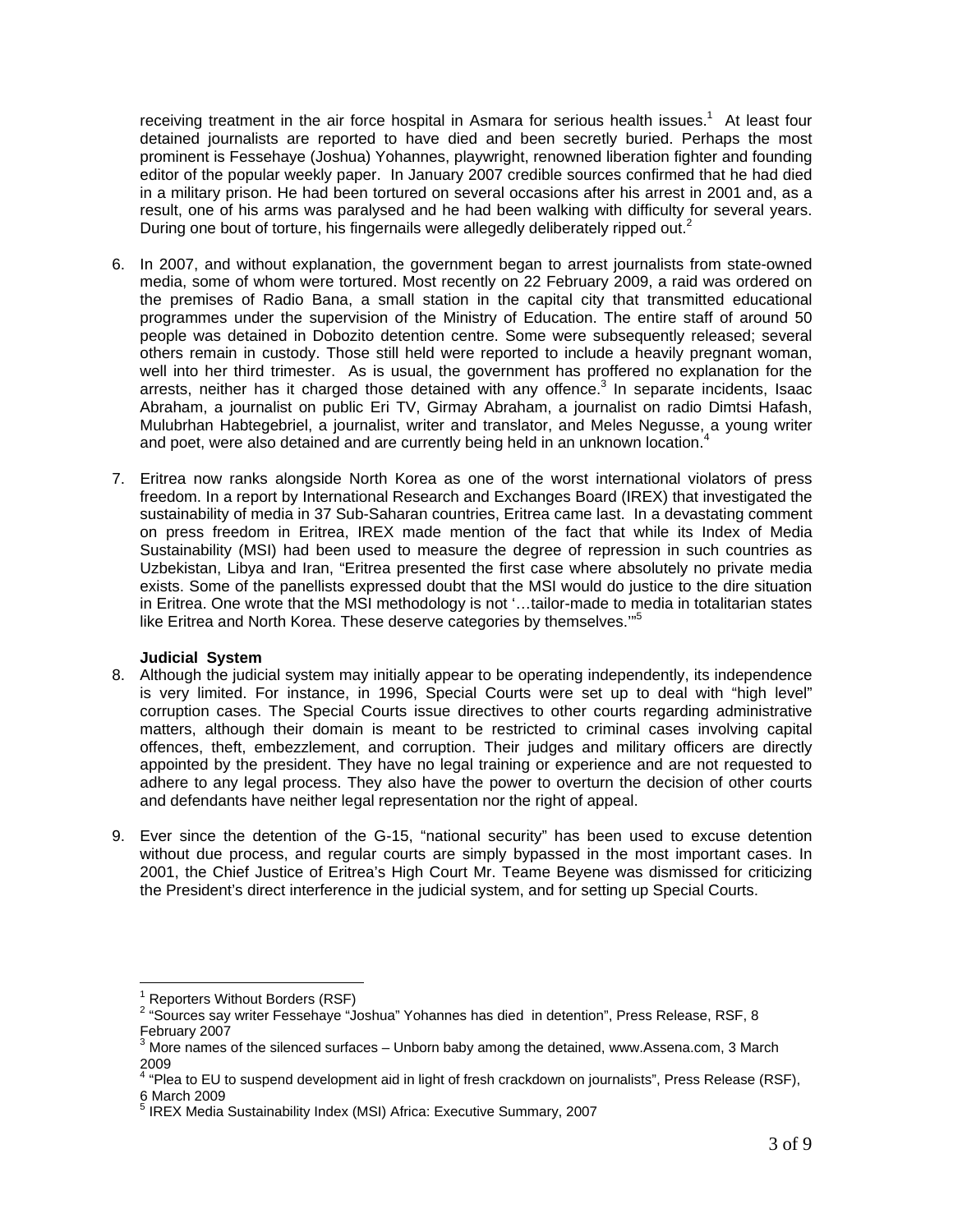## **Freedom of Assembly and Association, and Civil Society Organisations**

- 10. Eritreans cannot form or join unions of their choice. The formation of political parties or any other associations is prohibited. Peaceful protest, demonstration and public meetings are forbidden. A gathering or a meeting of more than seven people without express permission is considered a criminal activity and is punishable by law.
- 11. The government is also hostile to NGOs. No independent civil society organisations exist. Organizations such as the teachers' union or nurses' association can conduct no meaningful meetings or independent activities. Those organizations that do exist in active form - for example, the National Union of Eritrean Women, National Union of Eritrean Youth and Students, and the Confederation of Eritrean Workers - are government sponsored and appended, and are lead by senior party leaders.
- 12. Human rights organisations and human rights defenders cannot operate within Eritrea. In 1992 the Regional Centre for Human Rights and Development was formed, but was closed down a year later. Since then, there has been no attempt to form another human rights organisation within the country, as there is no likelihood that permission would be granted.

## **Freedom of Religion**<sup>6</sup>

- 13. The Eritrean government ranks internationally amongst the worst violators of religious freedom. The Jehovah Witness Movement, which took no part in the 1993 independence referendum and later decided to participate only in non-military aspects of national service, was the first religious group to experience repression post independence. In October 1994, a presidential directive effectively ended their civil, political, social and economic rights. They could no longer access government employment, accommodation, schools, hospitals or other government services generally available to Eritrean citizens. Most significantly, they were denied the official identity cards necessary, amongst other things, for registration of births, deaths and marriages, purchasing property, and for gaining passports, internal and external travel permits, and commercial licenses. Those who declined full military service were detained indefinitely, and the group continues to experience detention and harassment, including that of children and geriatrics. The Muslim community was next to experience repression. Several hundred were detained during the 1990s suspected of links with the largely-Muslim opposition Eritrean Liberation Front (ELF), or supporting Islamist/jihadi movements, or opposing the government-installed Sunni Grand Mufti. Many suffered torture, some are reported to have been executed extra-judicially; others simply "disappeared". The Government also closed down several Islamic educational institutions and charity organisations, detaining their staff indefinitely. Most recently, around 40 Muslim scholars were reportedly detained in mid-August of 2008.
- 14. May 2002 saw the harsh enforcement of a 1995 law obliging all religious groups, except Orthodox, Catholic, and Lutheran Christians and followers of Sunni Islam, to officially register and function under the surveillance of the Ministry of Religious Affairs. Severe persecution, particularly of Evangelical and Pentecostal Christians ensued almost immediately. Today adherents from these and other protestant denominations comprise the majority of around 3000 Christians currently estimated to be detained without charge or trial, pending the denial of their faith. "Given Eritrea's small population, this number of prisoners is equivalent to around 175,000 people in the US population, and around 285,000 people in the EU population. This in reality means that if you are an Eritrean, the chances are that either you or one of your siblings or parents or else your close relatives or friends is in jail."<sup>7</sup> The campaign against proscribed religious groups has been violent and unremitting. Adherents are detained for weeks, months and even years in police stations, open air facilities in military camps and ordinary jails. Some are held, either in isolation, or with a multitude of others in metal shipping containers, in cramped,

<sup>&</sup>lt;sup>6</sup><br><sup>6</sup> For further detailed information see APPENDIX I: Catalogue of Religious Persecution Since 2003<br>7 Mr. Kehreeb Yimeesee Heilesisssie, ee feunder and fermer eeststatusf the Fritteen Fuencelisel

 $7$  Mr. Kebreab Yimesgen Hailegiorgis, co-founder and former secretary of the Eritrean Evangelical Fellowship of Africa and the Middle East (EEF-AME) at Hearing on Human Rights in Eritrea at the European Parliament, 18 September 2008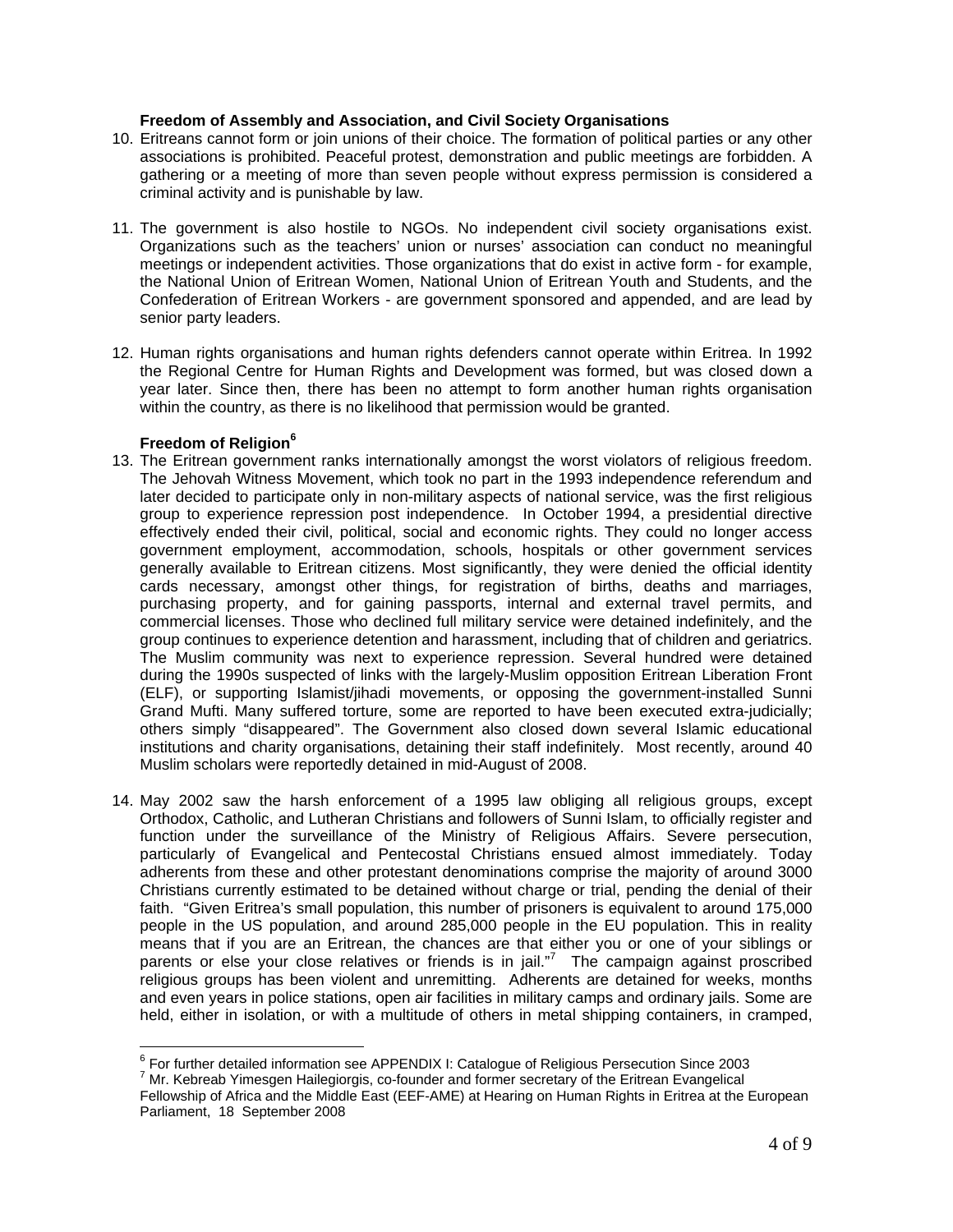poorly ventilated cells, in underground cells and even sealed caves. Many are subjected to torture; some have died during or as a consequence of it, while others have been permanently disabled. Detainees do not have access to adequate food, potable water or medical services. In November 2008, repression reached new levels with the initiation of a campaign of house to house, business to business successive searches in each region in an on-going search for members of proscribed churches. Over 150 men, women and children were detained and three detained Christians are so far confirmed dead, at least, as a consequence of torture. A growing body of consistent, compelling and credible eyewitness and victim testimonies indicates the existence of a systematic policy to eliminate targeted denominations by every necessary means. This policy - which is characterised by the forcible closure of churches, the indefinite detention of adherents in harsh, life threatening conditions pending denial of faith, the routine use of torture and even extra-judicial executions - may possibly amount to a crime against humanity. However, the man allegedly given the responsibility of enacting this policy in 2002 is currently living in the United Kingdom where, unlike those he allegedly assisted in detaining, he receives free and immediate care for a serious health condition, while still regularly travelling to Eritrea for political meetings and rallies.<sup>8</sup>

- 15. Authorised Christian denominations have now begun to experience mounting repression, and an increasing number of Orthodox Christians are being detained. Most significantly, from 2005-6, in a series of highly irregular, government-initiated punitive measures, the legitimate patriarch of the Eritrean Orthodox Church Abune Antonios was removed from office in violation of canon law. He was initially deprived of administrative powers by a government–appointed layman, and placed under stringent house arrest. He was then forcibly evicted from his official residence, and ultimately replaced by a bishop neither appointed nor recognised by the Orthodox Papacy in Egypt. After this unwarranted interference in ecclesiastical affairs passed practically un-noted, the government proceeded to effectively seize control of the Church's finances, and to send its clergy to the military, after rescinding their long-standing exemption. There are now unconfirmed reports that it is planning to seize twenty monasteries and convert them into prisons or army camps, confiscating their historical artefacts and documents.<sup>9</sup>
- 16. Similar pressure on the Roman Catholic Church in late 2005, precipitated an intervention by Pope Benedict XVI, who requested that "the right to exemption from military service be respected," by the Eritrean government. In June 2006, the country's three Catholic bishops informed the government that the bearing of arms was "not in accordance" with the role of clergy, and in March 2007, it was reported that the Church had not only refused to supply the government with a comprehensive list of clergy and their whereabouts, but was also resisting a request to either reduce their number or send them to the military. Five months later the government reportedly ordered that control of Catholic-run schools, clinics, orphanages and women's vocational training centres should be handed over to the Ministry of Social Welfare and Labour. Finally in November 2007, 14 foreign Catholic charity workers were effectively expelled in a move that could further reinforce the government's hold on humanitarian aid distribution and, consequentially, on the Eritrean population.

#### **Military Service, Militarisation of Education, and Forced/Slave Labour**

17. Eritrea allocates about 25% of its budget, the highest in the world, for military use. Out of Eritrea's population of about 4 million, 300,000 are in active military service, with hundreds more in reserve; again, the highest proportion in the world. Cities, towns and villages have been emptied of their most productive population (18 to 50 years olds) in a manner reminiscent of the Khmer Rouge. The single motive for such a draconian measure is the absolute control of a segment of population most feared by the government. There has been no war since 2000, yet the government will not demobilize the army for fear of losing control over the youth, who make up the bulk of the national service. The controlled environment, with constant supervision,

<sup>&</sup>lt;sup>8</sup> "Eritrea: Naizghi Kiflu, the dictatorship's eminence grise", Reporters Without Borders, September 2008

<sup>&</sup>lt;sup>9</sup> Government to make prisons out of monasteries, 21 March 2009, www.Assenna.com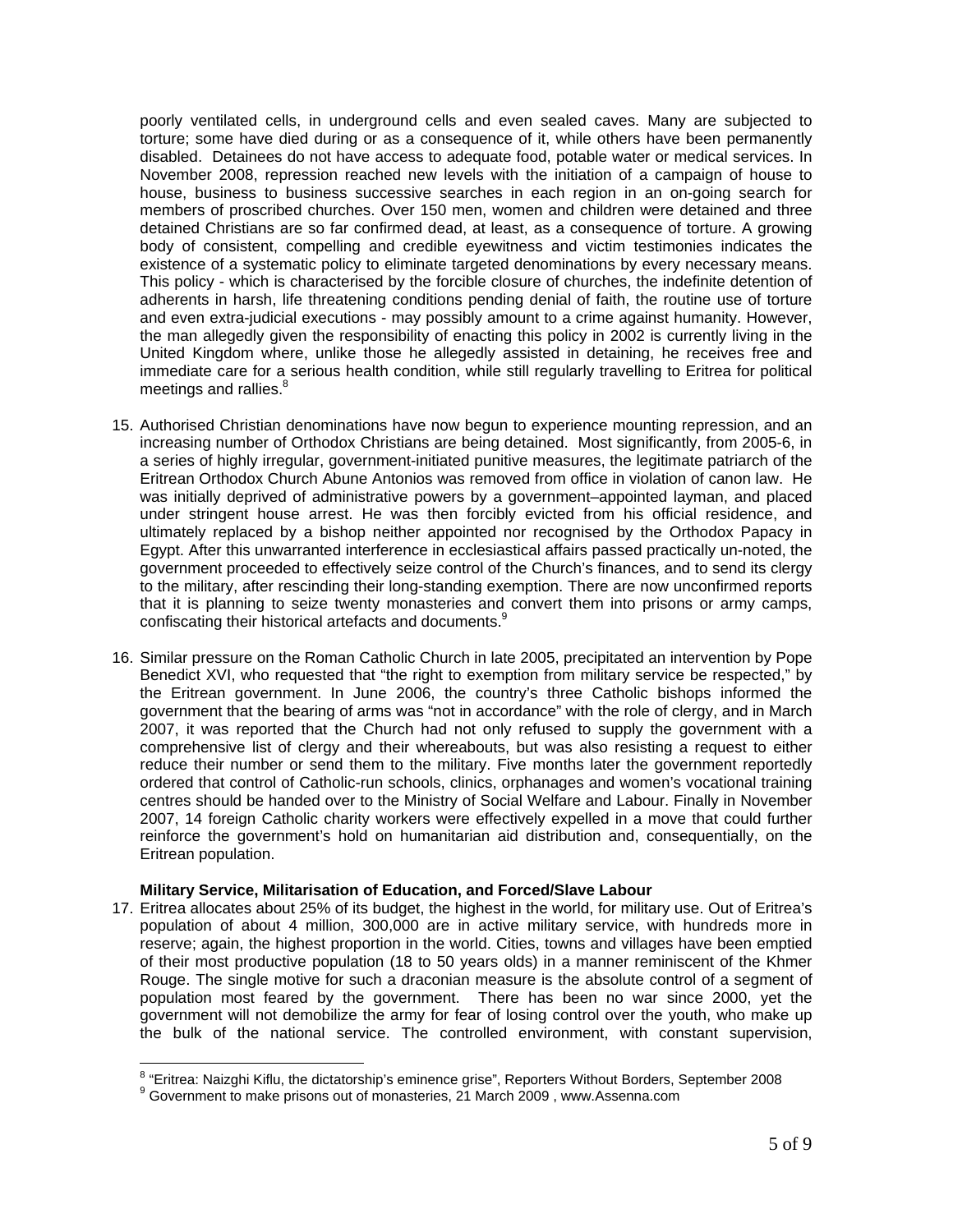regimentation, political indoctrination, harsh punishments, slave labour, routine incarcerations, death sentences and occasional massacres, has so far rendered this group "manageable".

- 18. Officially military service should last for a year and a half. In reality, tens of thousands are there for 13 or more years. There is thus a high rate of conscripts escaping from the military, despite the risk of being caught, severely tortured and even shot dead while attempting to flee the country. Arbitrary round-ups are often conducted to fill up the dwindling pool of recruits. There is no provision for conscientious objection in the army. Those who have refused to carry arms have been subjected to years of imprisonment. In addition, any sign of active adherence to a religious creed among Christians, such as reading the Bible, has been met with harsh repercussions.
- 19. Since 2003, all students are required to finish their last high school year in military camps far from home. They are then transferred to training grounds. Those selected for higher education are sent to vocational colleges that double as boot camps. The only university in the nation has been closed since 2006. This was done to pre-empt potential dissent following a minor protest by students in 2001, which resulted in the entire student body being sent to a desert concentration camp. Several died as a result of the harsh conditions.
- 20. Forced labour of students (many of them underage), military conscripts and prisoners is widely practiced under the pretext of development programmes. Students are obliged to work in government-owned projects such as farming, dams and housing construction. There is evidence that most manual labour in emerging mining projects is also provided by military conscripts and political prisoners. Thus with the unintended collaboration of international donors, the government appears to have turned what amounts to slave labour into a lucrative business. Utilising fraudulent accounting, it factors in the salaries of these slave labourers, of which they receive nothing, to channel the hard currency meant for aid projects into its coffers. That, in fact, is the primary reason it refuses to accept food and instead champions "cash for work". Unfortunately, some international donors are duped by this tactic.

#### **Sexual Violence against Female Conscripts**

- 21. Female conscripts are sexually, emotionally and physically abused and are often made servants and sex-slaves of military commanders. This also occurs in prisons, where the sexual abuse is carried out by guards. If the female conscripts or prisoners refuse these advances they are subjected to heavy military duties, torture and other severe punishment. Many end up with unwanted pregnancies, many more with HIV/AIDS or other sexually transmitted diseases. Rape and its consequences are not openly discussed in Eritrea, and often victims remain silent to protect the family reputation and avoid stigma, hence abusers enjoy impunity.
- 22. To avoid military service, Eritrean women are now dropping out of school at an alarming rate, or marrying early and producing children quickly.

#### **Exodus of Youth, Shoot to Kill Policy, and Punishment of Parents**

- 23. Forced conscription and endless military service have caused a mass exodus of the youth from the nation. Tens of thousands of Eritreans are fleeing to Ethiopia and Sudan and much further afield. Those forcibly returned to Eritrea by such host countries as Malta, Libya, Egypt, Britain and Germany were detained incommunicado and tortured; some were shot dead and some died in prison due to harsh conditions.
- 24. To leave the country, all citizens require exit visas. Those caught attempting to cross the border to neighbouring countries are detained incommunicado and tortured. Many have been shot dead following the government's introduction of shoot-to-kill policy at border crossings.
- 25. However, one of the crueller measures the regime has taken to stem the flow of army deserters is to punish the parents of absconders. This has taken two forms: if parents cannot pay the hefty fine (around US\$ 3000, which amounts to five years' income of the average household), they are detained indefinitely, and whilst there, some are forced to undertake manual labour until the fine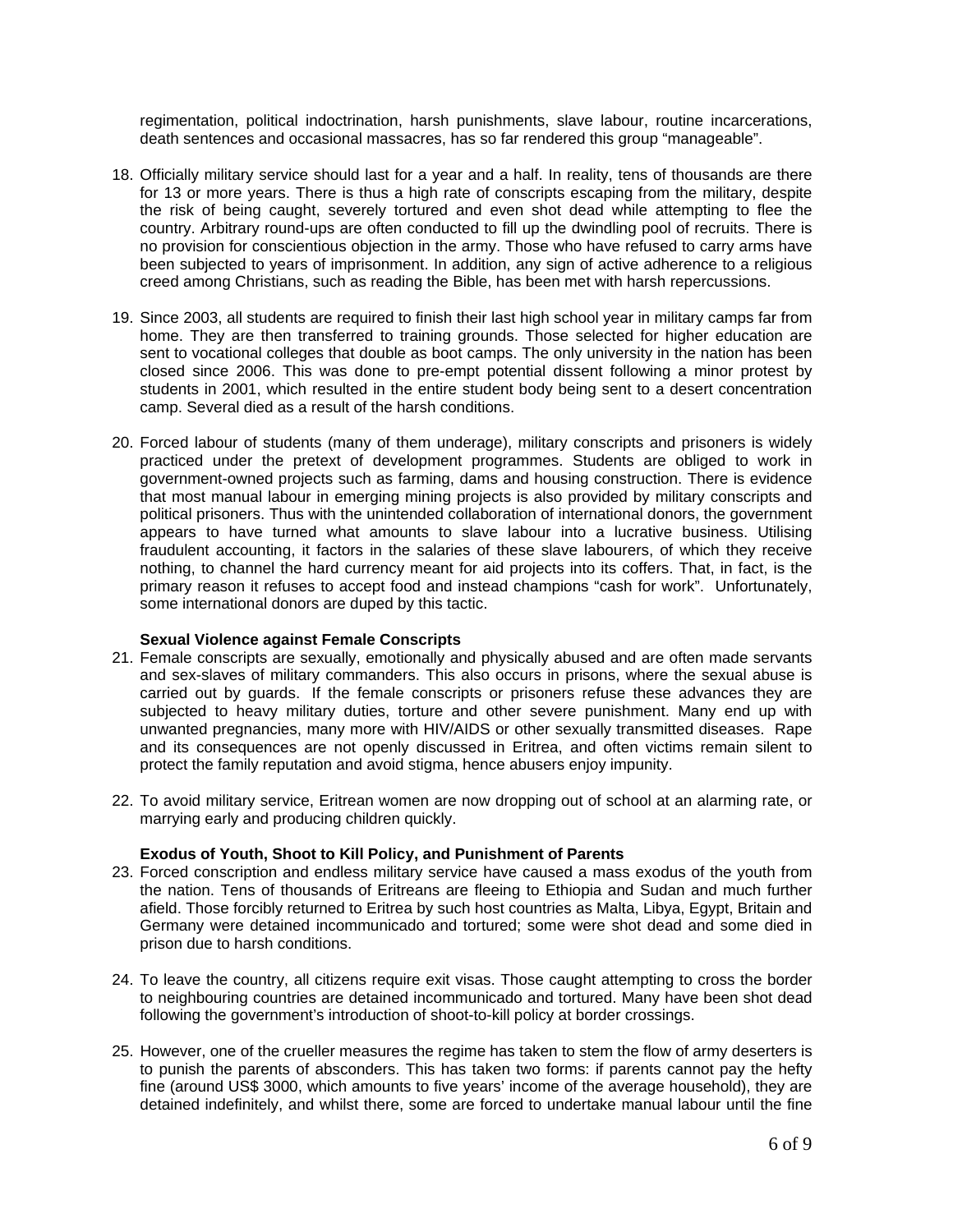is paid off. For example, the detained retired father of a deserter has been subjected to forced labour in the port city of Massawa until he pays the allotted fine for his child's escape. He works for a government project as a labourer during the day, and is returned to his prison cell in the evening. Given the low wages of manual labourers, it will take him many years of hard labour to  $\frac{1}{2}$  come up with the requisite sum.<sup>10</sup> Others are harshly interrogated and tortured.

## **Under Age Conscription**

- 26. As thousands of adults desert the army and attempt to flee the country for a variety of reasons, the government is increasingly conscripting underage children, who now constitute a sizable portion of the army. A leaked memo sent to the president by the administrator of a training camp of more than 10,000 recruits in 2008 reveals that 38 percent were underage. In a flagrant contravention of international standards for the protection and welfare of the child, there is growing evidence that children as young as 14 have been rounded up from schools and streets and transported to training in military camps. These young conscripts are referred to as MaHayu (messenger boys) by older conscripts.
- 27. There is also evidence of youngsters being killed extra-judicially. Former detainees at the underground prison in Tesseney witnessed the execution of Redwan, who was 15 years old at the time of his death. Redwan was rounded up with other students from classrooms for military service but managed to escape and tried to go to Sudan to avoid conscription. He was caught by the border guards and put into a prison in Teseney. He found the harsh prison conditions unbearable, and one day, when he (with others) was taken outside to relieve himself, he tried to escape. He was shot and killed by prison guards as he ran.<sup>11</sup>

## **Socio-Economic Mismanagement and Manipulation of Food**

- 28. Under a misguided policy of "self-reliance", the government has bankrupted most private enterprise and monopolized the economy. Prime farmland has been confiscated. Any enterprise generating hard currency – airlines, fishing, mining, large farms, import-export, construction, banking, etc. – have been taken over. In addition inept economic policies have all but bankrupted the country itself, with true inflation estimated at 800% and the local currency, the Nakfa, reportedly losing value daily.
- 29. The government has now begun to monopolize food distribution. Erratic rainfall, the border problem with Ethiopia and the delayed demobilization of agriculturalists from the military have caused grain production to be well below normal for years. As a result, most of the population is dependent on food and financial aid, which is now disallowed by the government, for fear of losing control of the population to foreign elements. Most of the international NGOs have been expelled; those that remain are subject to unnecessary and severe restrictions. As a result, food is emerging as a primary means of societal control, as day to day survival is now the top priority of the people. At present a full blown famine is raging all over Eritrea. The government has refused to accept food aid from donors and has opted for `Cash for Work' aid, which it has been misappropriating without giving any account.
- 30. Food insecurity has now reached critical levels, with reports indicating imminent famine. The only food outlets where food can be legally purchased are run by the government; tiny amounts of food are sold at inflated prices to those fortunate enough to be able to purchase anything. The only milk available in the country is powdered milk from the black-market, which may be out of date. Drought coupled with government restrictions and policies that include buying farm produce at 50% of its value, have driven farmers to bankruptcy or into the black market economy. The Food Commodities Distribution Program, using a coupon-system, controls every gram of food consumed by every member of each household, and information is fed into a database ensuring even more state control and manipulation. The program calls itself 'Fair Price'; in reality the prices are exorbitant. So severe is the food shortage that some people are unable to find grain in their

 $\overline{a}$ <sup>10</sup> For further information see: APPENDIX II – Case Studies<br><sup>11</sup> Ibid.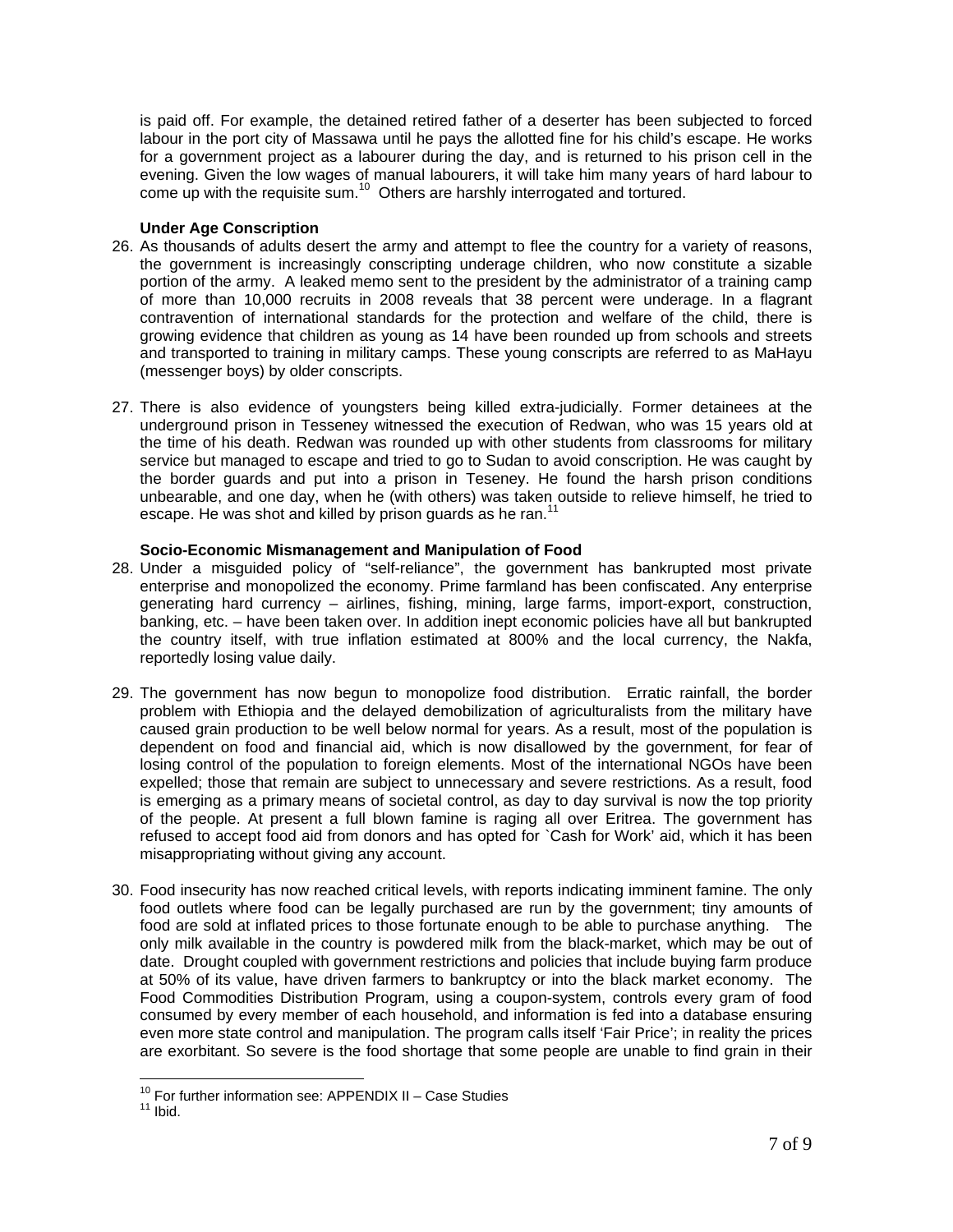own villages, yet attempting to obtain maize, wheat, sorghum or other types of grains from elsewhere has now become an illegal activity, as the authorities have blocked the transfer of food stuffs from one region of the country to another, banned the selling of maize, barley and other grain in open-air markets, and even conducts house-to-house searches for 'illegally-obtained produce'. Consequently, avoiding starvation has been criminalized, and even the army is underfed.

### **Domestic Terrorism Exported Abroad**

- 31. The government's domestic policy is characterized by the use of terror against its own citizens. If the government wants land, it seizes it from the owner without compensation. If an enterprise suddenly becomes profitable, it monopolises it either by bankrupting the businessman, refusing to grant an export license, or simply taking it over. If it wants fresh recruits for its army, it conducts vicious round-ups. If it wants workers in its mines, it uses forced labour. If it wants to stop the desertion of army conscripts, it takes their parents hostage and kills those caught fleeing. If it does not like a particular religion, it renders it illegal and throws its members into prison. Everything that it does is accomplished through sheer terror.
- 32. This policy is not limited to Eritrea's borders, as the government appears determined to continue to exercise control of Eritreans wherever they may be found. Eritreans living abroad are obliged to remit 2% of their net earnings to Eritrea via the local Eritrean Embassy, or risk losing privileges as a citizen, or the punishment of relatives still in the country, loss of assets in the country, or even imprisonment should they visit. In addition, each year there are reports from a variety of countries in Africa and Europe detailing the harassment, assault, or even disappearances and abductions of Eritrean refugees, asylum seekers and/or members of the Eritrean opposition. Non-Eritrean human rights defenders have also been impacted by this policy. In October 2008, Eritrean government supporters in Rome assaulted eight human rights activists outside an event attended by the Eritrean Minister of Defence, seriously injuring an Italian human rights defender, who was taken to hospital by ambulance. Dania Avallone, who heads the Italian human rights NGO ASPER, is currently being sued by her erstwhile attackers on a variety of charges connected to her human rights activities on behalf of Eritrean refugees.

## **Recommendations**

- 33. Eritrea has become one of the most paranoid, secretive and repressive nations on earth; perhaps no other nation currently violates the rights of its people to this magnitude except North Korea. There is therefore an urgent need for high-level advocacy on behalf of the Eritrean citizenry in order to persuade the Government to honour its obligations under international law and ensure:
	- The urgent demarcation of the Eritrea-Ethiopia border in line with the international ruling if for no other reason than to eliminate a justification for continued repression.
	- The immediate implementation of Eritrea's ratified constitution, the return of all of the rights enshrined within it, including the freedoms of conscience, religion, expression, opinion, movement, assembly and organisation.
	- An end to the indefinite extension of the legally stipulated 18 month term of military service, and the use of military conscripts and detainees as forced labour.
	- The immediate demobilization of the hundreds of thousands currently serving excessive tours within the army.
	- That humanitarian assistance reaches those so desperately in need of it.
	- That conscientious objection is respected, and non-punitive alternative civilian services provided.
	- An end to underage conscription and to the use of child labour.
	- An end to arbitrary arrest and indefinite detention without charge. Current detainees must either be tried before recognized courts of law – in the presence of international observers to ensure impartiality – or be set free.
	- Unlimited and unhindered access to all detainees for the International Committee of the Red Cross (ICRC) and/or any other competent international body.